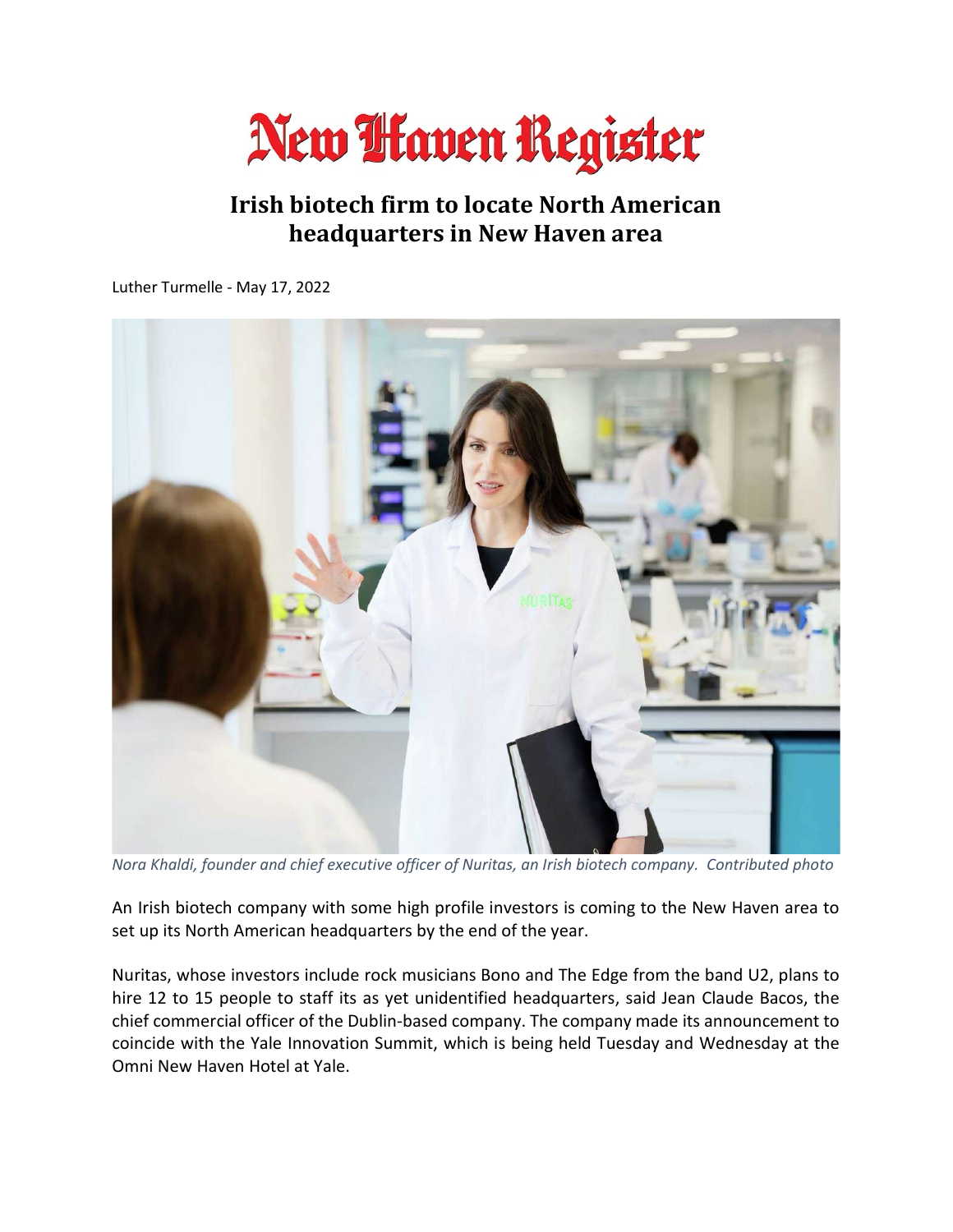Bacos said Nuritas officials "are incredibly excited to expand our US team with the kind of commercial and scientific talent and resources available in Connecticut."

"We're looking at the New Haven area close to Yale University," he said. "This location is known for its entrepreneurial spirit and advanced scientific expertise, and we look forward to hiring talent from the community as we continue to grow our operations."

Bacos said some of the company's Irish workforce will be relocating to Connecticut, including the Nuritas' founder and chief executive officer, Nora Khaldi, who said the state "offers a unique quality of life for our employees.'

The company uses artificial intelligence to look for new, bioactive peptides in familiar food sources. Bioactive peptides are protein fragments that benefit the body systems and overall human health.

By using artificial intelligence to identify bioactive peptides, Nuritas is able to substantially reduce the amount of time it takes to bring the next wave of plant-derived nutritional supplements to market. The company has already worked with leading food and pharma companies including Nestle, Mars, Sumitomo Corporation and Pharmavite.

Attracting Nuritas to the New Haven area is something of a coup for the city and the state. The company already had a presence in Boston and could just as easily have located its headquarters there.

"The fact that they are coming here, to this economic ecosystem is an endorsement of what we're doing here," said Josh Geballe, a senior associate provost for entrepreneurship and innovation at Yale University. "New Haven will continue to emerge as an alternative to major cities because of its affordability and quality of life."

Geballe heads Yale Ventures, which has been working with Nuritas, and is a new initiative at the Ivy League school to help professors and students turn their research into commercial ventures.

"It's always important to have a fast growing company like Nuritas come to the area because it gives our economic ecosystem an increased level of momentum," he said.

Peter Denious, chief executive officer of AdvanceCT, said the process involved in bringing Nuritas to Connecticut "was very competitive." AdvanceCT is a non-profit organization that promotes business growth in the state.

"They considered other markets, but being part of the Yale ecosystem is incredibly important to them," Denious said. "They have already toured several locations in the state."

He said Nuritas will likely move into existing research and development space.